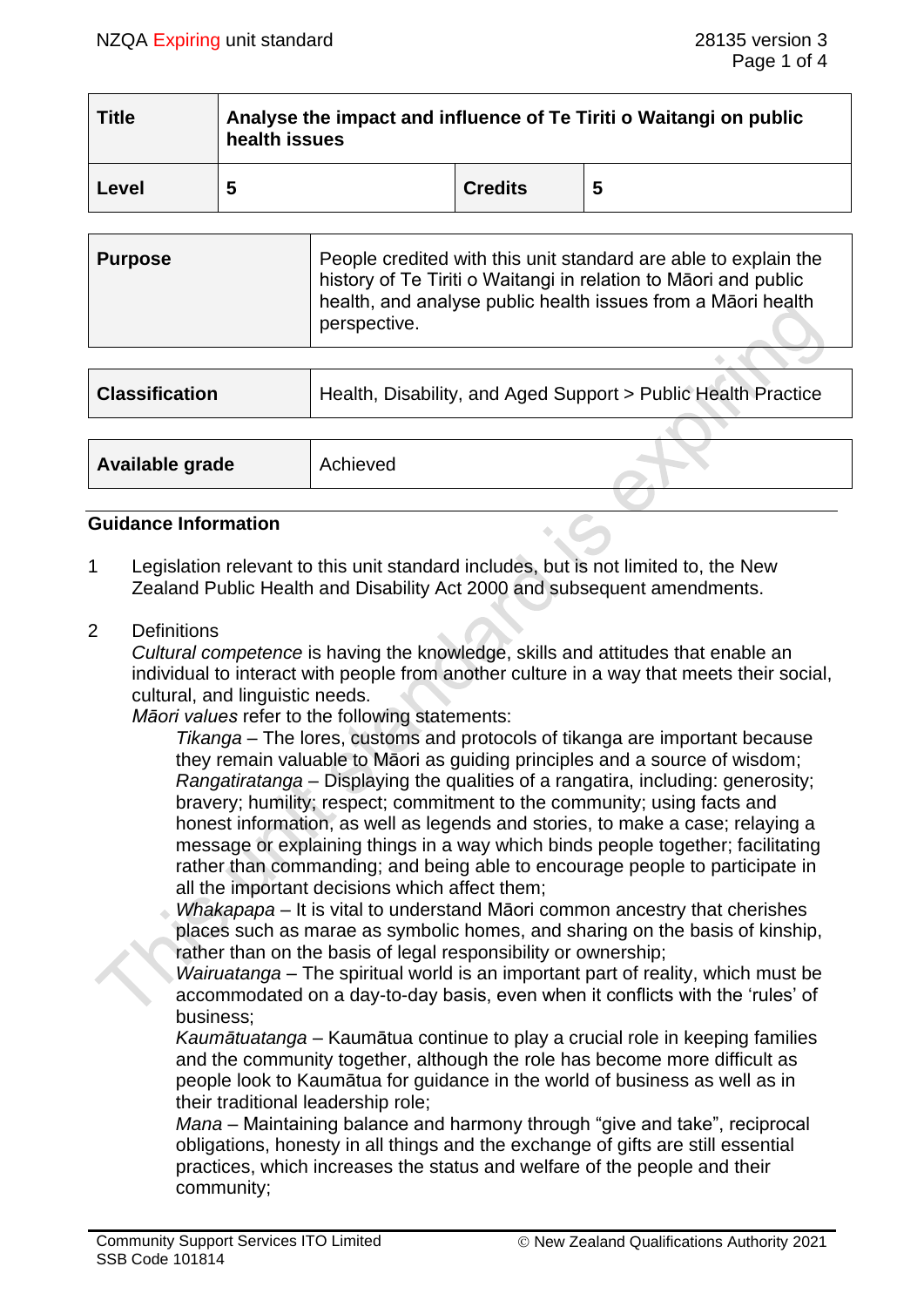*Kaitiakitanga* – People should acknowledge the mauri of resources they work with by preferring the best materials and practices rather than the cheapest, ensuring safety at all stages of production, pursuing quality even over price; *Whanaungatanga* – Considerations in deciding who to employ, what action to take, with discussion at as many meetings as necessary to make decisions which benefit everyone, rather than just some individuals;

*Manaakitanga* – A community organisation or business should support the social objectives of its people through contribution of money, people and facilities, treating its employees as well as any partners or competitors fairly and generously in all respects;

*Whakarite Mana* – A contract is a statement of intention to form a lasting relationship and the elements of the contract should be open to review as circumstances change with the objective of providing long-term satisfaction for both parties, rather than focussing on "the letter of the law";

*Tapu and Noa* – The procedures to establish demarcation zones to ensure the safety and protection of people, places and objects is just as important as the processes to free restricted zones for the common use of the people of an organisation;

*Mauri Ora* – The mauri is the spark that feeds the life principle of a person, a place or an object. It is important to acknowledge mauri in order to enhance the health and wellbeing of a person, a place or an object.

3 References

*Achieving Health for All People – Whakatutuki Te Oranga Hauora Mo Ngā Tāngata Katoa,* Wellington, Ministry of Health, 2003, available at [http://www.moh.govt.nz/;](http://www.moh.govt.nz/) *The Ottawa Charter* available at

[http://www.who.int/healthpromotion/conferences/previous/ottawa/en/;](http://www.who.int/healthpromotion/conferences/previous/ottawa/en/)

Durie, M. *Maori health: key determinants for the next twenty-five years,* 2000, Pacific Health Dialog, 7 (1), 6-11;

*Te pai me te oranga o nga iwi: Health for all people. An Overview of Public Health,* Wellington, Ministry of Health, 2002, available at [http://www.moh.govt.nz/;](http://www.moh.govt.nz/) *The New Zealand Health Strategy,* Wellington, Ministry of Health, 2016; World Health Organisation [http://www.who.int/en/.](http://www.who.int/en/)

4 All work practices must reflect culturally safe operating principles at all times, and must display relevant Māori values, processes and protocols when working with Māori. Culturally safe operating principles are those principles of partnership, protection, and participation as defined in primary references that apply to The New Zealand Health Strategy.

# **Outcomes and performance criteria**

## **Outcome 1**

Explain the history of Te Tiriti o Waitangi in relation to Māori and public health.

#### **Performance criteria**

1.1 The signing of Te Tiriti o Waitangi is described in terms of the political context in which Māori and Pakeha were operating.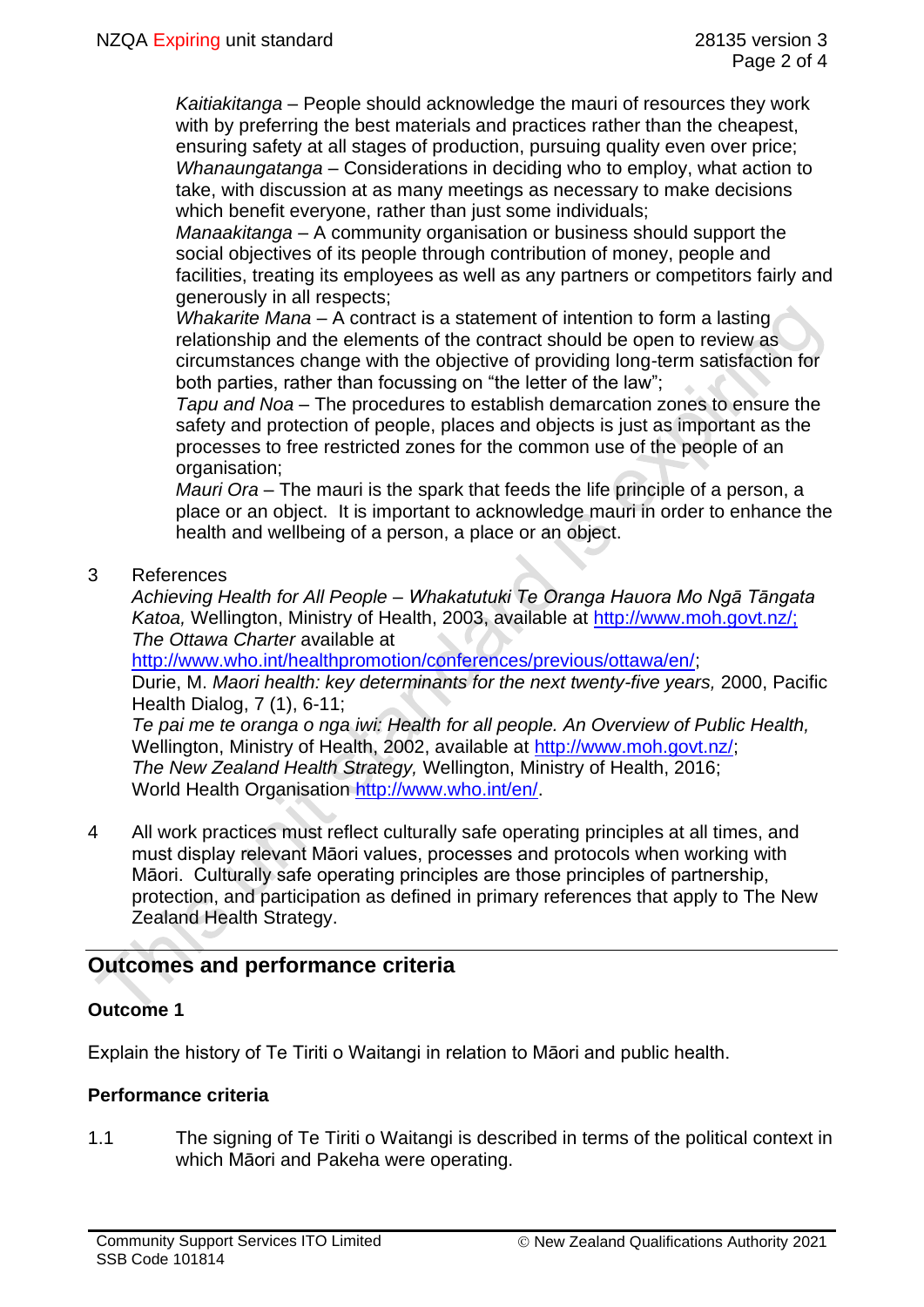- 1.2 The signing of Te Tiriti o Waitangi is described in terms of the socio-economic positions of Māori and of Pakeha at the time.
- 1.3 The development of, and response to, the principles of Te Tiriti o Waitangi are described in terms of differences in interpretation due to differing Māori and Pakeha world views.
	- Range must include but is not limited to omission of Article 4 from English language version, different interpretation of language used.
- 1.4 The contemporary status of Te Tiriti o Waitangi is described in relation to Māori public health.

### **Outcome 2**

Analyse public health issues from a Māori health perspective.

#### **Performance criteria**

- 2.1 Colonisation and breaches of Te Tiriti o Waitangi are described in terms of their impact on the health of Māori.
	- Range impact includes but is not limited to  $-$  issues arising from confiscation and forced sale of land, issues arising from disempowerment through the passing of legislation discriminating against the traditional Māori way of life, and institutional discrimination.
- 2.2 Cultural competence is described in terms of its importance as a basis for analysis of Māori public health issues.

Range must include analysis of at least three issues.

- 2.3 Māori perspectives and models of public health are analysed in terms of their vision for, and Māori values contributing to, Māori public health.
	- Range evidence is required from the perspectives of two models; models include but are not limited to – Te Whare Tapa Whā, Te Pae Mahutonga, Te Wheke.

**This unit standard is expiring. Assessment against the standard must take place by the last date for assessment set out below.**